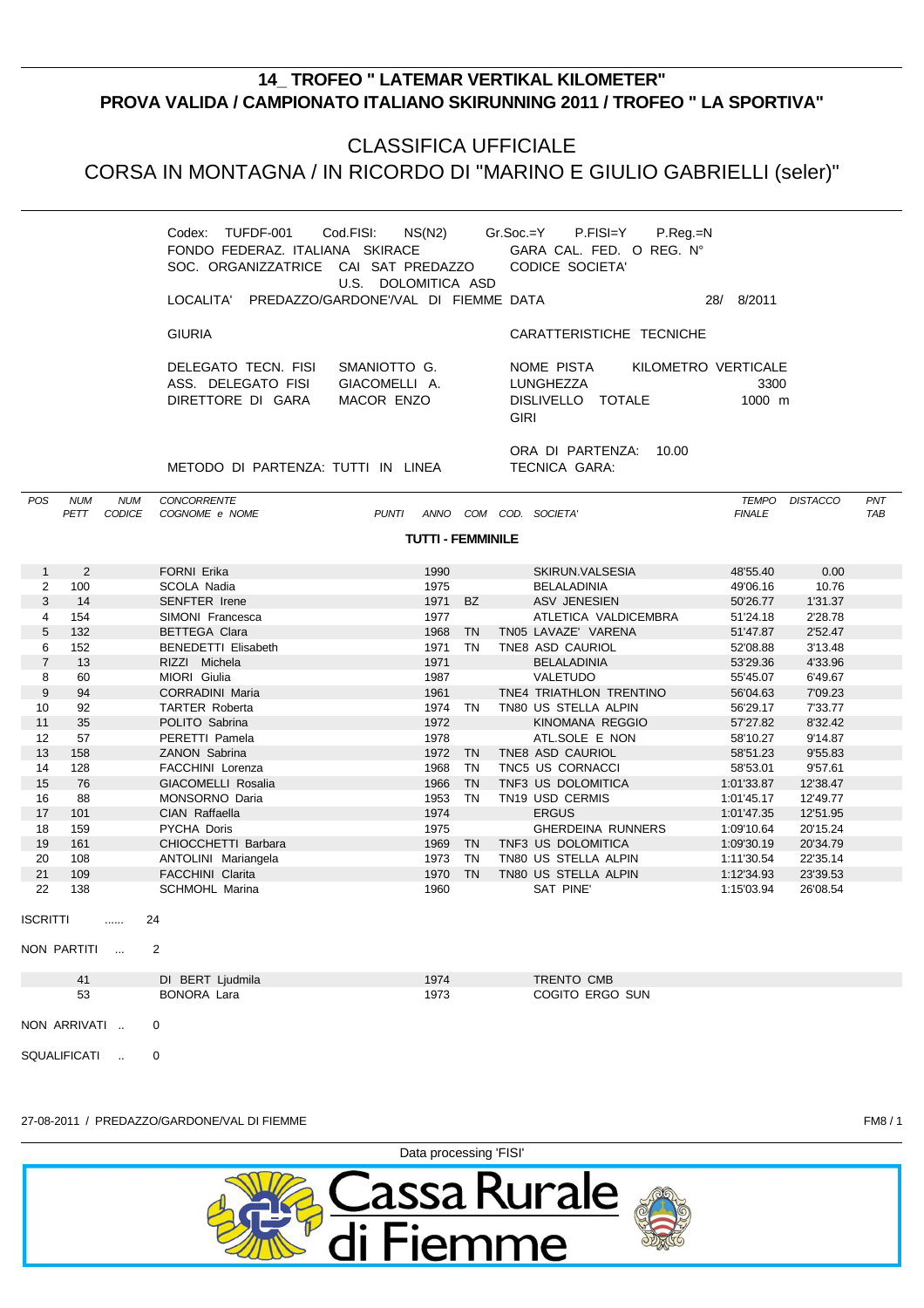## **14\_ TROFEO " LATEMAR VERTIKAL KILOMETER" PROVA VALIDA / CAMPIONATO ITALIANO SKIRUNNING 2011 / TROFEO " LA SPORTIVA"**

### CLASSIFICA UFFICIALE

CORSA IN MONTAGNA / IN RICORDO DI "MARINO E GIULIO GABRIELLI (seler)"

| NS(N2)<br>TUMDF-001 Cod.FISI:<br>Codex:<br>FONDO FEDERAZ. ITALIANA SKIRACE GARA CAL. FED. O REG. N°<br>SOC. ORGANIZZATRICE CAI SAT PREDAZZO<br>U.S. DOLOMITICA ASD | Gr.Soc.=Y  P.FISI=Y<br>$P_{R}$ eq. $=N$<br>CODICE SOCIETA'                                                       |
|--------------------------------------------------------------------------------------------------------------------------------------------------------------------|------------------------------------------------------------------------------------------------------------------|
| LOCALITA' PREDAZZO/GARDONE'/VAL DI FIEMME DATA                                                                                                                     | 8/2011<br>28/                                                                                                    |
| <b>GIURIA</b>                                                                                                                                                      | CARATTERISTICHE TECNICHE                                                                                         |
| DELEGATO TECN. FISI<br>SMANIOTTO G.<br>ASS. DELEGATO FISI<br>GIACOMELLI A.<br>MACOR ENZO<br>DIRETTORE DI GARA                                                      | KILOMETRO VERTICALE<br>NOME PISTA<br>LUNGHEZZA<br>3300<br>DISLIVELLO TOTALE<br>$1000 \; \text{m}$<br><b>GIRI</b> |
| METODO DI PARTENZA: TUTTI IN LINEA                                                                                                                                 | ORA DI PARTENZA:<br>10.00<br>TECNICA GARA:                                                                       |

POS NUM NUM CONCORRENTE PETT CODICE COGNOME e NOME **PUNTI ANNO COM COD. SOCIETA'** FINALE FINALE TAB

**TUTTI - MASCHILE**

| $\mathbf{1}$   | $\mathbf{1}$   | ZEMMER Urban                                | 1970    |           | LA SPORTIVA/BOGNDANIA    | 35'41.06 | 0.00     |       |
|----------------|----------------|---------------------------------------------|---------|-----------|--------------------------|----------|----------|-------|
| 2              | 8              | CLARA Roland                                | 1982    |           | GM4 GM04 GS FIAMMEGIALLE | 36'27.00 | 45.94    |       |
| 3              | 49             | <b>GARDENER Stefano</b>                     | 1990    | <b>TN</b> | TNC5 US CORNACCI         | 38'00.17 | 2'19.11  |       |
| 4              | 6              | LARGER Paolo                                | 1974    |           | <b>TEAM HARTMANN</b>     | 38'11.93 | 2'30.87  |       |
| 5              | 103            | FOLLADOR Alessandro                         | 1983 VE |           | <b>BLA1 DOLOMITI SKI</b> | 38'15.76 | 2'34.70  |       |
| 6              | $\overline{7}$ | FACCHINELLI Marco                           | 1980    |           | LA SPORTIVA/BOGNDANIA    | 38'20.63 | 2'39.57  |       |
| $\overline{7}$ | 9              | MEZZANOTTE Mirko                            | 1974    |           | SKI TEAM LAGORAI         | 38'22.78 | 2'41.72  |       |
| 8              | 56             | HOFER Henry                                 | 1978    |           | LF SARNTAL               | 39'18.20 | 3'37.14  |       |
| 9              | 55             | <b>ZULIAN Ivo</b>                           | 1980    |           | TNH9 BOGN DA NIA         | 40'08.00 | 4'26.94  |       |
| 10             | 70             | <b>TRETTEL Thomas</b>                       | 1985    | <b>TN</b> | TNE8 ASD CAURIOL         | 40'32.47 | 4'51.41  |       |
| 11             | 140            | CALLIARI Alessandro                         | 1982 TN |           | TNC9 CASTELLO FIEMME     | 41'04.86 | 5'23.80  |       |
| 12             | 160            | PIERANTONI Davide                           | 1990    |           | SOC.CAPRIOLI             | 42'04.27 | 6'23.21  |       |
| 13             | 73             | LONGO Paolo                                 | 1977    |           | ATLETICA FASSA           | 42'15.00 | 6'33.94  |       |
| 14             | 147            | PINAMONTI Guidi                             | 1967    |           | TNH9 BOGN DA NIA         | 42'39.00 | 6'57.94  |       |
| 15             | 130            | <b>GENUIN Gianluca</b>                      | 1978    | <b>TN</b> | TNC5 US CORNACCI         | 42'45.78 | 7'04.72  |       |
| 16             | 84             | <b>BOSIN Eligio</b>                         | 1973    | <b>TN</b> | TNF3 US DOLOMITICA       | 42'49.48 | 7'08.42  |       |
| 17             | 131            | PAROLARI Nicola                             | 1966    | <b>TN</b> | TN05 LAVAZE' VARENA      | 43'12.26 | 7'31.20  |       |
| 18             | 113            | <b>ZANON Giuseppe</b>                       | 1973    | <b>TN</b> | TNC5 US CORNACCI         | 43'14.39 | 7'33.33  |       |
| 19             | 115            | <b>GIRARDI Ettore</b>                       | 1969    |           | TNE4 TRIATHLON TRENTINO  | 43'19.56 | 7'38.50  |       |
| 20             | 34             | GHERARDI Giuliano                           | 1973    |           | KINOMANA REGGIO          | 43'31.15 | 7'50.09  |       |
| 21             | 129            | OSSI Giovanni                               | 1977    | <b>TN</b> | TNC5 US CORNACCI         | 43'32.79 | 7'51.73  |       |
| 22             | 48             | <b>TRENTI Francesco</b>                     | 1989    |           | ATLETICA CLARINA         | 43'39.25 | 7'58.19  |       |
| 23             | 5              | VANZETTA Alex                               | 1987    |           | GM4 GM04 GS FIAMMEGIALLE | 43'44.67 | 8'03.61  |       |
| 24             | 58             | <b>LONGHINO Walter</b>                      | 1963    |           | DOLOMITI SKI ALP         | 43'48.17 | 8'07.11  |       |
| 25             | 91             | <b>BALDESSARI Francesco</b>                 | 1989    |           | SAT PINE'                | 44'21.38 | 8'40.32  |       |
| 26             | 156            | CHIOCCHETTI Erwin                           | 1974    |           | <b>BELALADINIA</b>       | 44'31.68 | 8'50.62  |       |
| 27             | $\overline{4}$ | <b>MORANDINI Nicola</b>                     | 1984    |           | GM4 GM04 GS FIAMMEGIALLE | 45'04.40 | 9'23.34  |       |
|                | 80             | GABRIELLI Roberto                           | 1973    | <b>TN</b> | TNF3 US DOLOMITICA       | 45'04.40 | 9'23.34  |       |
| 29             | 47             | DELLAGIACOMA Nicolo'                        | 1964    | <b>TN</b> | TNF3 US DOLOMITICA       | 45'06.14 | 9'25.08  |       |
| 30             | 65             | CONTI Tiziano                               | 1991    | <b>TN</b> | TNC5 US CORNACCI         | 45'11.98 | 9'30.92  |       |
| 31             | 12             | <b>GUADAGNINI Aldo</b>                      | 1970    |           | <b>BELALADINIA</b>       | 45'37.18 | 9'56.12  |       |
| 32             | 25             | SOMMAVILLA Luigi                            | 1980    | TN        | TND8 MONTI PALLIDI       | 45'47.60 | 10'06.54 |       |
| 33             | 15             | <b>GRESELIN Marco</b>                       | 1977    |           | POL. SANTORSO            | 45'50.72 | 10'09.66 |       |
| 34             | 62             | VALENTINI Stefano                           | 1977    |           | <b>ARCOBALENO</b>        | 45'54.18 | 10'13.12 |       |
| 35             | 119            | VARESCO Fabio                               | 1962 TN |           | TNC5 US CORNACCI         | 46'01.24 | 10'20.18 |       |
| 36             | 151            | <b>DEFLORAN Willy</b>                       | 1967    | <b>TN</b> | TNE8 ASD CAURIOL         | 46'15.31 | 10'34.25 |       |
|                |                | 27-08-2011 / PREDAZZO/GARDONE/VAL DI FIEMME |         |           |                          |          |          | FM8/1 |
|                |                |                                             |         |           |                          |          |          |       |

Data processing 'FISI'

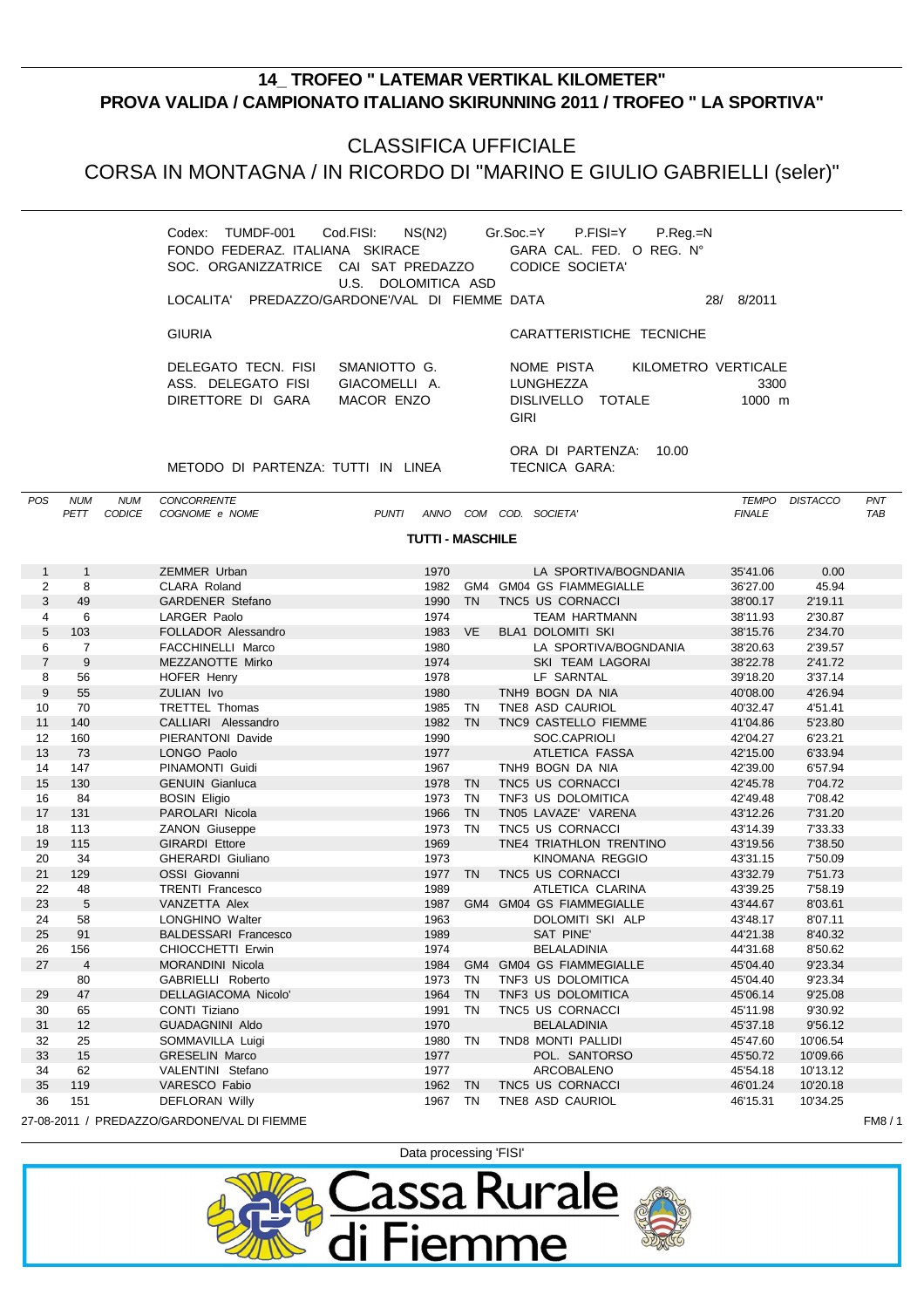| <b>POS</b> | <b>NUM</b><br>PETT | <b>NUM</b><br><b>CODICE</b> | <b>CONCORRENTE</b><br>COGNOME e NOME             | <b>PUNTI</b> |                 |           | ANNO COM COD. SOCIETA'                              | <b>TEMPO</b><br><b>FINALE</b> | <b>DISTACCO</b>      | PNT<br><b>TAB</b> |
|------------|--------------------|-----------------------------|--------------------------------------------------|--------------|-----------------|-----------|-----------------------------------------------------|-------------------------------|----------------------|-------------------|
| 37         | 99                 |                             | <b>TODESCHI Sandro</b>                           |              | 1966            |           | <b>BEDOLLO CORSA</b>                                | 46'23.83                      | 10'42.77             |                   |
| 38         | 45                 |                             | COSER Michele                                    |              | 1965            |           | SAT VIGOLO VATTARO                                  | 46'27.88                      | 10'46.82             |                   |
| 39         | 26                 |                             | CHELODI Lucio                                    |              | 1979            | TN        | TNC9 CASTELLO FIEMME                                | 46'36.53                      | 10'55.47             |                   |
| 40         | 157                |                             | VANZETTA Davide                                  |              | 1978 TN         |           | TNE8 ASD CAURIOL                                    | 46'38.17                      | 10'57.11             |                   |
| 41         | 44                 |                             | <b>VENTURA Cristian</b>                          |              | 1988            |           | ATHLETIC CLUB 96                                    | 46'44.47                      | 11'03.41             |                   |
| 42         | 97                 |                             | <b>BUSI Marco</b>                                |              | 1958            |           | VALETUDO                                            | 46'46.36                      | 11'05.30             |                   |
| 43         | 93                 |                             | VARESCO Vicenzo                                  |              | 1971            | TN        | TN80 US STELLA ALPIN                                | 46'50.74                      | 11'09.68             |                   |
| 44         | 61                 |                             | <b>BRUGGER Leo</b>                               |              | 1965            |           | SK AHRNTAL                                          | 47'01.56                      | 11'20.50             |                   |
| 45         | 24                 |                             | SEGLIANI Giancarlo                               |              | 1964<br>1973    |           | <b>SC MESTRE</b>                                    | 47'11.71                      | 11'30.65             |                   |
| 46<br>47   | 149<br>11          |                             | <b>HOLZER Gerard</b><br><b>DELLADIO Matteo</b>   |              | 1987            | <b>TN</b> | <b>TELMEKOM TEAM</b><br>TNC5 US CORNACCI            | 47'18.09<br>47'33.51          | 11'37.03<br>11'52.45 |                   |
| 48         | 71                 |                             | STOFFIE Davide                                   |              | 1987            | <b>TN</b> | TNF3 US DOLOMITICA                                  | 47'37.15                      | 11'56.09             |                   |
| 49         | 29                 |                             | DE CONCINI Enrico                                |              | 1966            | <b>TN</b> | TND1 BRENTA TEAM                                    | 47'41.16                      | 12'00.10             |                   |
| 50         | 143                |                             | DELAGO Ivo                                       |              | 1969            |           | <b>GHERDEINA RUNNERS</b>                            | 47'43.27                      | 12'02.21             |                   |
| 51         | 165                |                             | PFURTSCHELLER Georg                              |              | 1963            |           | <b>AUSTRIA</b>                                      | 47'46.45                      | 12'05.39             |                   |
| 52         | 81                 |                             | <b>FRANCESCHI Giuseppe</b>                       |              | 1951            |           | TNE4 TRIATHLON TRENTINO                             | 47'59.87                      | 12'18.81             |                   |
| 53         | 89                 |                             | RIZ Erwin                                        |              | 1973            |           | <b>BELALADINIA</b>                                  | 48'02.78                      | 12'21.72             |                   |
| 54         | 145                |                             | <b>DEGIAMPIETRO Werner</b>                       |              | 1979 TN         |           | TNE8 ASD CAURIOL                                    | 48'16.54                      | 12'35.48             |                   |
| 55<br>56   | 110<br>42          |                             | <b>SCOLA Danilo</b><br>DE JORI Erich             |              | 1968<br>1965    |           | <b>BARBACHECO</b><br>TNH9 BOGN DA NIA               | 48'31.73<br>48'44.01          | 12'50.67<br>13'02.95 |                   |
| 57         | 64                 |                             | <b>ELSLER Martin</b>                             |              | 1966            |           | <b>BELALADINIA</b>                                  | 48'45.73                      | 13'04.67             |                   |
| 58         | 163                |                             | ZANONI Diego                                     |              | 1968            |           | <b>LIBERO</b>                                       | 48'52.03                      | 13'10.97             |                   |
| 59         | 77                 |                             | GABRIELLI Antonio                                |              | 1954            | <b>TN</b> | TNF3 US DOLOMITICA                                  | 48'58.03                      | 13'16.97             |                   |
| 60         | 102                |                             | <b>GUADAGNINI Martino</b>                        |              | 1992            | <b>TN</b> | TNE8 ASD CAURIOL                                    | 49'08.52                      | 13'27.46             |                   |
| 61         | 36                 |                             | <b>BELLUS Diego</b>                              |              | 1975 VE         |           | <b>BLA1 DOLOMITI SKI</b>                            | 49'30.13                      | 13'49.07             |                   |
| 62         | 98                 |                             | CASAGRANDA Michele                               |              | 1992            |           | BEDOLLO CORSA                                       | 49'31.66                      | 13'50.60             |                   |
| 63         | 87                 |                             | RIZZOLI Mauro                                    |              | 1970            | TN        | TN19 USD CERMIS                                     | 49'39.45                      | 13'58.39             |                   |
| 64         | 104                |                             | AGNELLI Umberto                                  |              | 1973            |           | CAE PR19 CUS PARMA                                  | 49'56.37                      | 14'15.31             |                   |
| 65         | 72                 |                             | FRISONI Emanuele                                 |              | 1970            |           | <b>OLIMP.AMATORI RIMINI</b>                         | 50'18.78                      | 14'37.72             |                   |
| 66         | 136                |                             | DAGOSTIN Riccardo                                |              | 1956            |           | <b>TONALTITUDE</b>                                  | 50'25.53                      | 14'44.47             |                   |
| 67         | 23                 |                             | MIOTTO Giuseppe                                  |              | 1969            |           | <b>GSG CAMPAGNOLESE</b>                             | 50'28.35                      | 14'47.29             |                   |
| 68         | 74<br>32           |                             | <b>GOTTARDI Marino</b>                           |              | 1960            |           | ATLETICA VALDICEMBRA                                | 50'33.39                      | 14'52.33             |                   |
| 69<br>70   | 126                |                             | ZANLUCCHI Matteo<br>TIEFENTHALER Gianni          |              | 1981<br>1973    |           | SAT ALDENO<br>ATLETICA VALDICEMBRA                  | 50'43.73<br>50'50.82          | 15'02.67<br>15'09.76 |                   |
| 71         | 155                |                             | ZANCANELLA Vigilio                               |              | 1966            |           | TNF1 POL. MOLINA                                    | 50'52.32                      | 15'11.26             |                   |
| 72         | 43                 |                             | DESILVESTRO Ivan                                 |              | 1989            |           | FORNO RANING                                        | 50'53.71                      | 15'12.65             |                   |
| 73         | 27                 |                             | <b>SCHMIDT Stefano</b>                           |              | 1973 TN         |           | TNC9 CASTELLO FIEMME                                | 50'58.32                      | 15'17.26             |                   |
| 74         | 17                 |                             | <b>TOMIELLO Siro</b>                             |              | 1972            |           | POL. SANTORSO                                       | 51'03.12                      | 15'22.06             |                   |
| 75         | 63                 |                             | <b>GIACOMELLI Giorgio</b>                        |              | 1965            |           | ATL.GIUDICARIE ESTER                                | 51'08.30                      | 15'27.24             |                   |
| 76         | 116                |                             | FELICETTI Marco                                  |              | 1985            |           | <b>BELALADINIA</b>                                  | 51'25.94                      | 15'44.88             |                   |
| 77         | 22                 |                             | COLLAVO Marco                                    |              | 1974            |           | SC VALDOBBIADENE                                    | 51'27.34                      | 15'46.28             |                   |
| 78         | 30                 |                             | CODERMAZZI Carlo                                 |              | 1968            |           | FVG PN28 MONTANAIA RACIN                            | 51'28.44                      | 15'47.38             |                   |
| 79         | 148                |                             | VARRONE Luigi                                    |              | 1967            |           | ATLETIC CLUB 96                                     | 51'38.13                      | 15'57.07             |                   |
| 80         | 40                 |                             | DELMARCO Paolo<br><b>DEFLORIAN Giorgio</b>       |              | 1966            |           | ZON TE CADIN<br>TNC5 US CORNACCI                    | 51'49.68                      | 16'08.62             |                   |
| 81<br>82   | 122<br>78          |                             | CHIARA Carlo                                     |              | 1964 TN<br>1951 |           | SKIRUN.VALSESIA                                     | 51'58.95<br>52'04.62          | 16'17.89<br>16'23.56 |                   |
| 83         | 117                |                             | VARESCO Christian                                |              | 1990 TN         |           | TNC5 US CORNACCI                                    | 52'14.28                      | 16'33.22             |                   |
| 84         | 20                 |                             | DALLA VECCHIA Simone                             |              | 1980            |           | POL. SANTORSO                                       | 52'22.96                      | 16'41.90             |                   |
| 85         | 33                 |                             | CAVADA Daniele                                   |              | 1975 TN         |           | TNC9 CASTELLO FIEMME                                | 52'24.13                      | 16'43.07             |                   |
| 86         | 50                 |                             | ZORZI Carlo                                      |              | 1958            | TN        | TN80 US STELLA ALPIN                                | 52'25.92                      | 16'44.86             |                   |
| 87         | 153                |                             | UNTERTHURNER Stephan                             |              | 1978            |           | <b>TELMEKOM TEAM</b>                                | 53'05.34                      | 17'24.28             |                   |
| 88         | 124                |                             | <b>VERONA Renato</b>                             |              | 1956            |           | POL. SANTORSO                                       | 53'22.46                      | 17'41.40             |                   |
| 89         | 51                 |                             | CHIOCCHETTI Francesco                            |              | 1972            |           | ANA MOENA                                           | 53'40.09                      | 17'59.03             |                   |
| 90         | 86                 |                             | GASPAROTTO Edoardo                               |              | 1968            |           | LAFULMINEA RUNNING                                  | 53'44.74                      | 18'03.68             |                   |
| 91         | 111                |                             | <b>BEE Efrem</b>                                 |              | 1973            |           | ATL. LAMONESE                                       | 54'38.92                      | 18'57.86             |                   |
| 92         | 19                 |                             | TIZIAN Matteo                                    |              | 1976            |           | POL. SANTORSO                                       | 54'43.62                      | 19'02.56             |                   |
| 93<br>94   | 120<br>164         |                             | <b>TESSADRI Duccio</b><br>ZARLENGA Pietro        |              | 1974<br>1979    |           | LAGARINA TEAM<br><b>GS PIZZ IL PODISTA</b>          | 54'54.60<br>55'00.88          | 19'13.54<br>19'19.82 |                   |
| 95         | 142                |                             | GIACOMUZZI Cristian                              |              | 1969 TN         |           | TNE8 ASD CAURIOL                                    | 55'13.28                      | 19'32.22             |                   |
| 96         | 150                |                             | <b>BUZZOLAN Mauro</b>                            |              | 1957            |           | SCI CAI SCHIO                                       | 55'19.98                      | 19'38.92             |                   |
| 97         | 37                 |                             | ZAMPIERI Roberto                                 |              | 1973 VE         |           | BLA1 DOLOMITI SKI                                   | 55'26.39                      | 19'45.33             |                   |
| 98         | 85                 |                             | CASAGRANDE Claudio                               |              | 1945            | TN        | TN30 PRIMIERO S.MART                                | 55'48.04                      | 20'06.98             |                   |
| 99         | 90                 |                             | ZAPPAROLI Davide                                 |              | 1971            |           | CANOTTIERI MINCIO                                   | 55'57.30                      | 20'16.24             |                   |
| 100        | 28                 |                             | PIAT Luigi                                       |              | 1969            |           | FVG PN28 MONTANAIA RACIN                            | 56'12.77                      | 20'31.71             |                   |
| 101        | 18                 |                             | CRIPPA Lorenzo                                   |              | 1977            |           | POL. SANTORSO                                       | 56'30.52                      | 20'49.46             |                   |
| 102        | 54                 |                             | MARTINI Giorgio                                  |              | 1959            |           | SAT CEMBRA                                          | 56'31.53                      | 20'50.47             |                   |
| 103        | 162                |                             | NADALINI Francesco                               |              | 1985            |           | <b>GS VALSUGANA</b>                                 | 57'21.26                      | 21'40.20             |                   |
| 104        | 21                 |                             | TEZZA Alberto                                    |              | 1976            |           | POL. SANTORSO                                       | 57'38.59                      | 21'57.53             |                   |
| 105        | 112                |                             | POLETTI Renzo                                    |              | 1963            |           | ATL. LAMONESE                                       | 57'44.21                      | 22'03.15             |                   |
| 106<br>107 | 95<br>144          |                             | <b>VENTURA Giuseppe</b><br>PETERLUNGER Christian |              | 1961<br>1968    |           | TNE4 TRIATHLON TRENTINO<br><b>GHERDEINA RUNNERS</b> | 57'52.74<br>58'27.47          | 22'11.68<br>22'46.41 |                   |
| 108        | 66                 |                             | <b>TOMASELLI Aldo</b>                            |              | 1952 TN         |           | TNC5 US CORNACCI                                    | 58'54.94                      | 23'13.88             |                   |
|            |                    |                             |                                                  |              |                 |           |                                                     |                               |                      |                   |